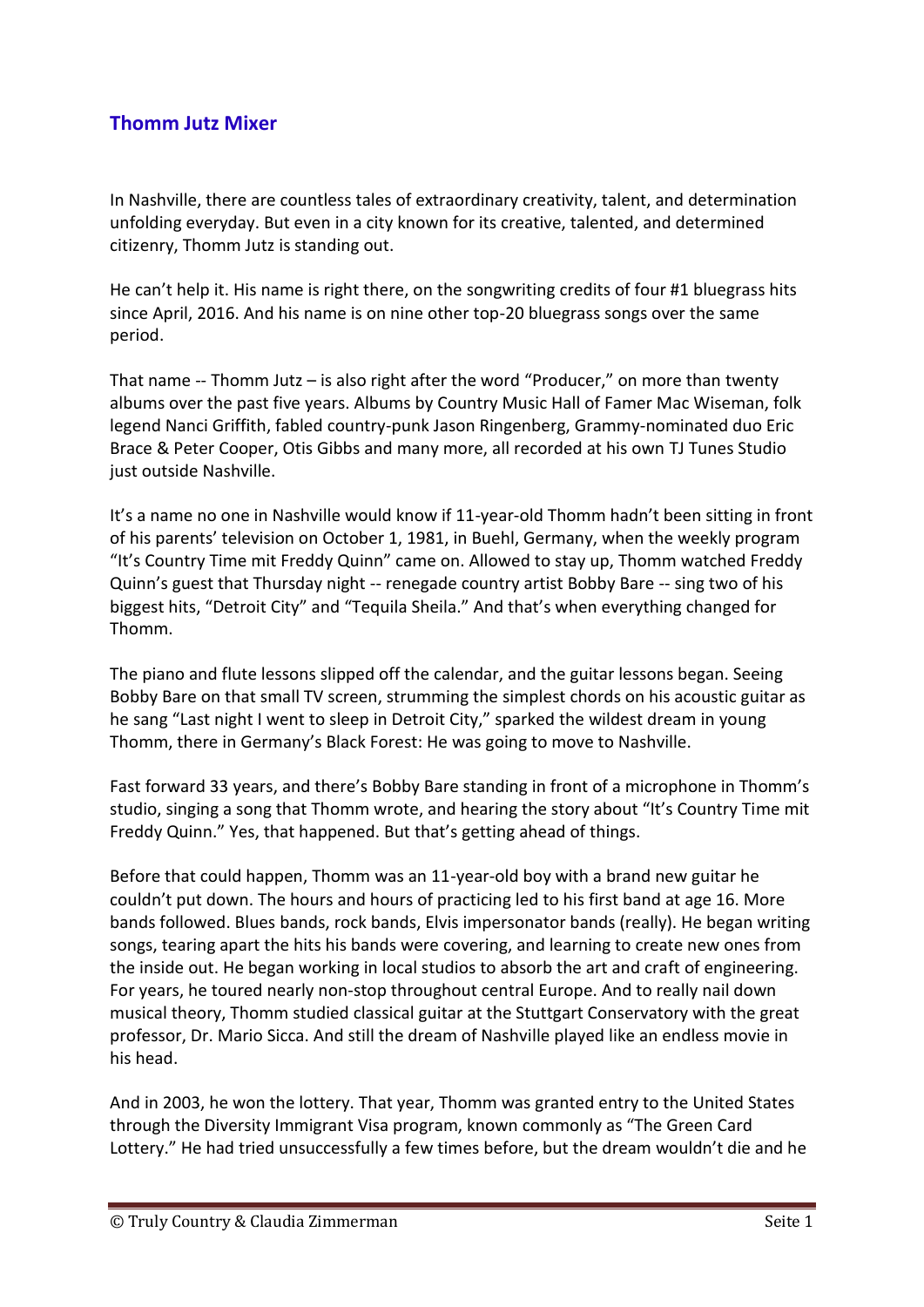kept trying. Suddenly he was getting his passport stamped and boarding a plane for Nashville. He never considered another destination.

Nashville loved him, and he loved Nashville. Within weeks of arriving, his exquisite acoustic and electric guitar playing had Thomm on the road with acclaimed singer-songwriter Mary Gauthier. Soon he joined Nanci Griffith's stellar band, the Blue Moon Orchestra, touring Australia, Europe, Canada, and all over the U.S. His work with Griffith led to him helping write and produce her album The Loving Kind.

Tours with Maura O'Connell, David Olney, Kim Richey and others have filled Thomm's calendar as well since settling in Nashville.

His lifelong interest in the American Civil War led him to writing songs about the conflict, songs that turned into three volumes of music titled The 1861 Project. Each volume focuses on one chapter of the war: Farmers who were turned into soldiers, the role Irish Immigrants played in the Civil War, and the Battle of Franklin. Featuring such stellar artists as John Anderson, Marty Stuart, Jerry Douglas, and… Bobby Bare, these three albums have been described as musical historical novels "that suggest the Stanley Brothers and Alison Krauss meeting Steve Earle and Shelby Foote on the verandah at Tara." In writing these sublime original tunes about the Civil War, Thomm has added his name to the short list of writers, such as Joseph Conrad and Vladimir Nabokov, whose works in their second language of English are as evocative as anything a native speaker can conjure.

Recently, Thomm joined forces with frequent collaborator Peter Cooper to create an utterly unique album by Mac Wiseman, the then-91-year old country and bluegrass singer. Thomm and Peter spent several Sundays at Mac's house, talking about his life growing up in Crimora, Virginia, during the Great Depression. As they listened, the stories seemed to want to shape themselves into songs. Thomm and Peter obliged, creating 11 songs with Mac, songs that tell his story in a way that's never been done before. Recorded at TJ Tunes, and sung by such luminaries as John Prine, Shawn Camp, Jim Lauderdale, Sierra Hull, and Mac himself, the album, I Sang the Songs, is a true masterpiece. Co-produced by Thomm and Peter, it appeared in 2016 on the Mountain Fever label.

Besides his production and songwriting work, Thomm released a solo album, Volunteer Trail, in 2016, and a duo album with Craig Market, Nowhere to Hide, in 2015, and has just completed a new album with his trio, Eric Brace, Peter Cooper & Thomm Jutz, to come out on Red Beet Records in 2017. He'll be on the road with Brace and Cooper in support of the release throughout 2017 and 2018.

Thomm is currently working on a new Bluegrass record of original songs called "Crazy If You Let It".

If you've listened to bluegrass radio recently, you have heard Thomm's compositions. His songs "Around The Corner" (recorded by Terry Baucom & the Dukes of Drive) and "Carolina Wind" (recorded by Irene Kelley) were the two most played bluegrass songs of 2016. He is the recipient of 2 SESAC Awards, an alumnus of both Leadership Music and Leadership Bluegrass, and is an adjunct instructor at Belmont University's Songwriting program.